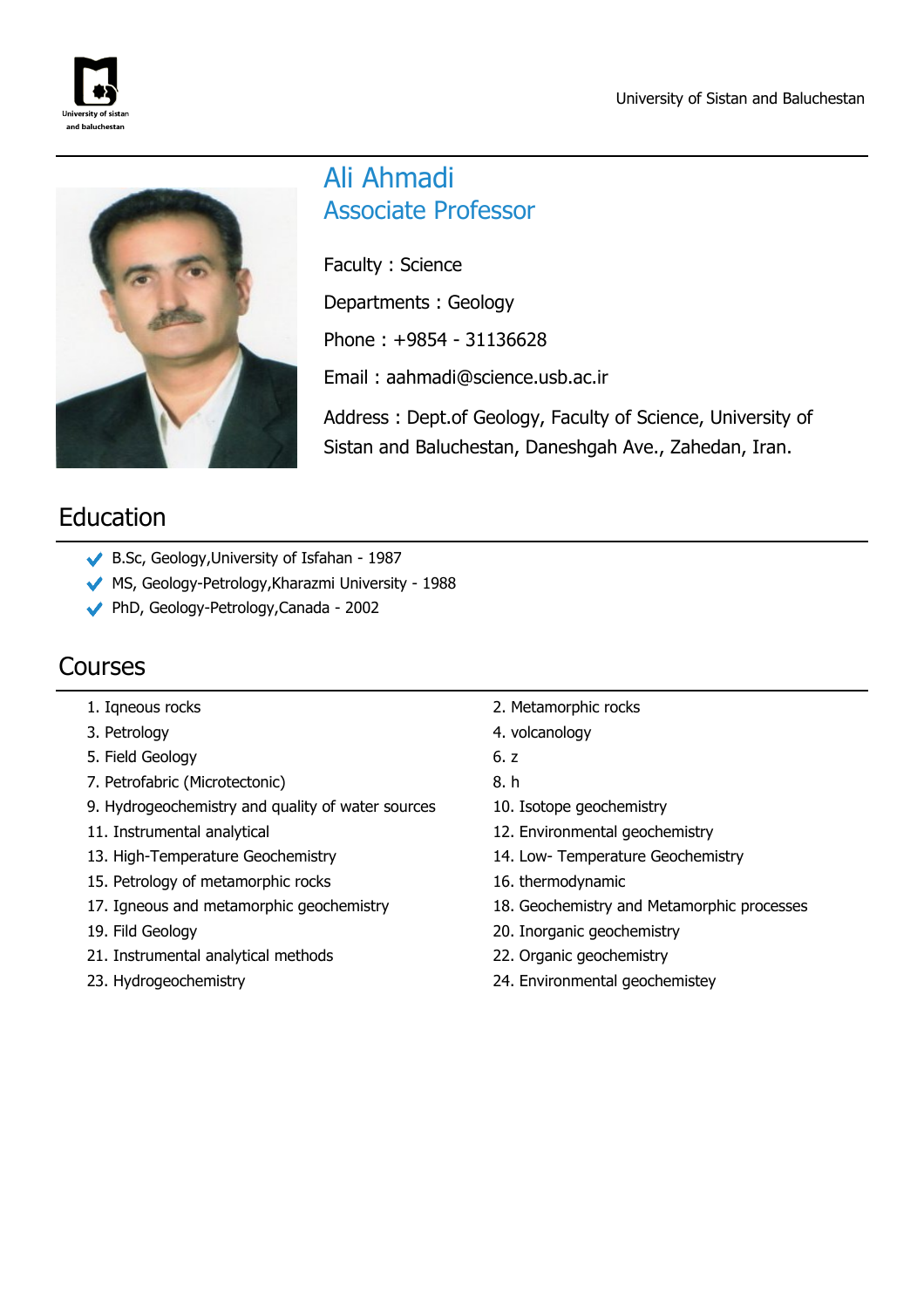

## Master Thesis

## 1. gsdg dfgsdggd ندا مختاري, [Ali Ahmadi, , Aliasghar Moridi] نيمسال اول سال تحصيلي95-94 2. dfggtrtrtstr زاده عبدي هدي,] Ali Ahmadi, X X] نيمسال دوم سال تحصيلي93-94 3. chghayyhtyty ازاد كريمي, [Ali Ahmadi, Abdolreza Partabian] نيمسال اول سال تحصيلي93-94 4. tyftyftyxtyxtyx رضوان ميرزايي رايني, [Ali Ahmadi, , Mohammad Boomeri] نيمسال اول سال تحصيلي93-94 5. dg hghdhybnbn نوشين صابر شـهركي, [Ali Ahmadi, Mostafa Ghomashi] نيمسال اول سال تحصيلي 91-92 6. hfhyty tyty مطيمه مجددي مقدم [Ali Ahmadi, Aliasghar Moridi] نيمسال اول سال تحصيلي 91-92 7. jgukyogugi [Ahmadi Ali [,زهرا فيروز كوهي نيمسال دوم سال تحصيلي90-91 8. tkyui5ti ,765768 678567878 [ ,Ahmadi Ali [,رضوان ميرزايي رايني نيمسال اول سال تحصيلي89-90 9. h h rty rytry زهره خرمي, [Ali Ahmadi, , Habib Biabangard] نيمسال اول سال تحصيلي89-90 10. fhg yt jrtyjryte مسعود فرخ نژاد, [Ali Ahmadi, Aliasghar Moridi] نيمسال اول سال تحصيلي89-90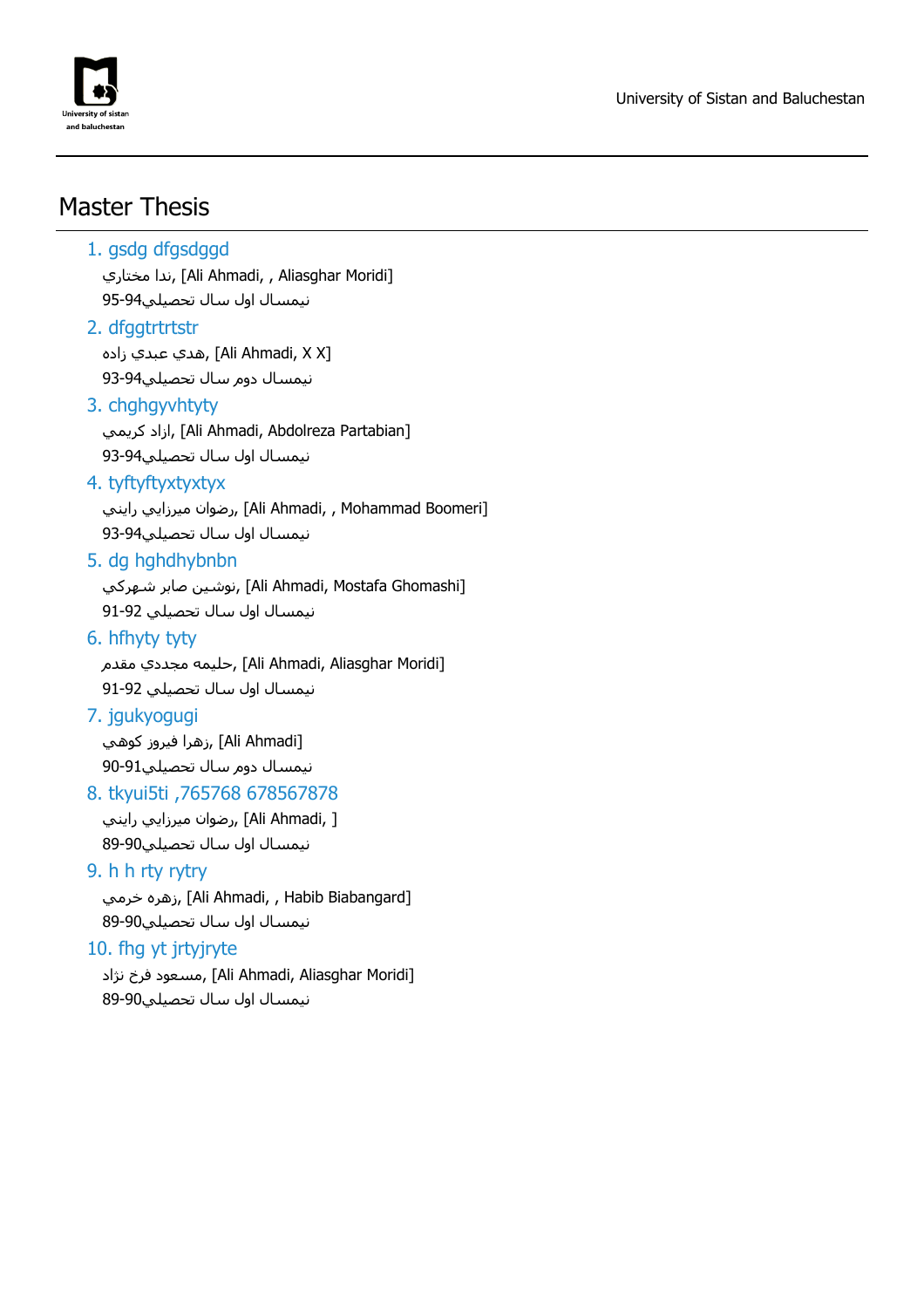

## Journals Papers

## 2021

1. Petrography and Geochemistry of ophiolitic peridotite from Marivan-Kamyaran region, Zagros (western Iran)

Azad Karimi, Ali Ahmadi, Khairkhah Monireh, Abdolreza Partabian

Volume: (30) 25 - 36

### 2020

2. geochemical characteristic and petrogenesis of volcaniv rocks from Kule sangi-malak sih kuh complex, nourth of Zahedan, easren Iran Iran

Mahnoosh Behjati, Ali Ahmadi, Habib Biabangard

Volume: (29) 61 - 72

3. Potential soil pollution by heavy metals in Kurdistan region, western Iran: the impact of ultramafic bedrock

Azad Karimi, Ali Ahmadi, Abdolreza Partabian

Geopersia Volume: (10) 41 - 52

4. Petrographic and geochemical characteristics of olivine basalts from east of Nehbandan and Chahchocho (Sistan suture zone, eastern Iran)

Neda Mokhtari, Ali Ahmadi, Hassan Mirnejad

Volume: (11) 129 - 150

#### 2019

5. Mineralogy and geothermo-barometry of metapelitic schists, amphibolites and garnet amphibolites from Gol-Gohar metamorphic complex, SW Sirjan, Central Iran

, Ali Ahmadi, Hassan Mirnejad, Mohammad Boomeri, Kazo Nakashima

Volume: (27) 437 - 448

6. Petrography and Geochemistry of ophiolitic basalts from Marivan- Palangan region (Zagros, western Iran)

Azad Karimi, Ali Ahmadi, Abdolreza Partabian

Volume: (10) 75 - 96

7. Effect of hydrothermal alteration processes on the chemical composition of the extrusive section of the Marivan-Palangan ophiolite complex, Zagros, West of Iran

Azad Karimi, Ali Ahmadi, Abdolreza Partabian

Volume: (26) 901 - 914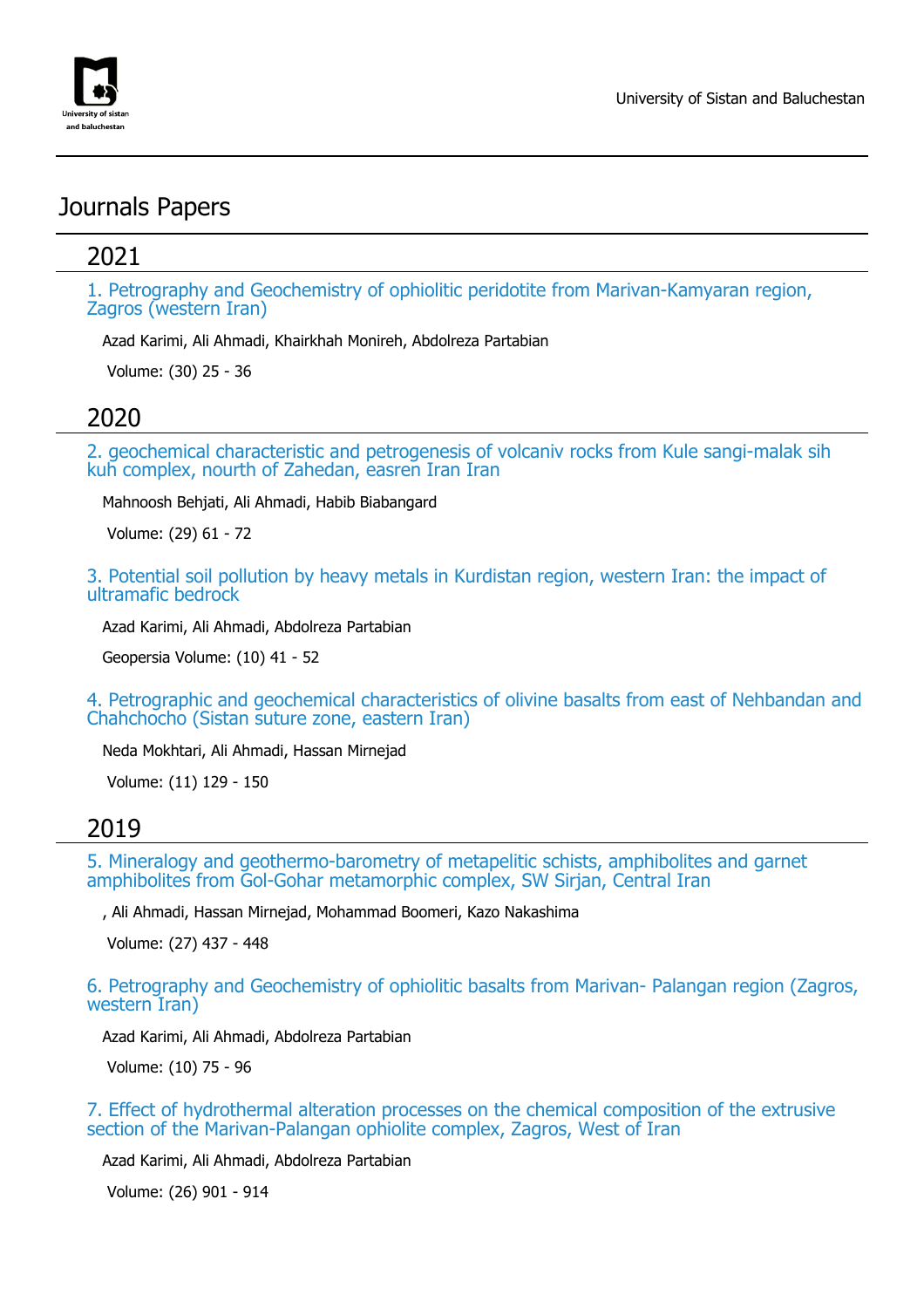

8. Petrology,Geochemistry and Thermobarometry of Abaraq-Hormak Volcanic Rocks, weast of Lut Zone, Central Iran

Habib Biabangard, Ali Ahmadi, Shahnaz Rimaz

Volume: (10) 45 - 64

#### 2018

9. Two-tiered magmatic-hydrothermal and skarn origin of magnetite from Gol-Gohar iron ore deposit of SE Iran: In-situ LA-ICP-MS analyses

, Ali Ahmadi, Hassan Mirnejad, Jian-Feng Gao, Kazuo Nakashima, Mohammad Boomeri

ORE GEOLOGY REVIEWS Volume: (102) 639 - 653

10. Study of the geochemical characteristics of metapelites in the Gol-Gohar area within the Gol-Gohar iron deposit district, SW Sirjan

, Ali Ahmadi, Hassan Mirnejad, Mohammad Boomeri

Volume: (26) 555 - 566

11. Analysis of Microfacies, Sedimentary Environments and Sequence Stratigraphy of Pabdeh Formation, in type section, Zagros

Somaiyeh Saravani, Mohammad Nabi Gorgij, Mostafa Ghomashi, Ali Ahmadi

Volume: (33) 69 - 104

#### 2017

12. Geochemical and textural characteristics of plagioclase as evidence for open-system processes: Case study from Bazman volcano (SE Iran)

Ali Ahmadi, , Aliasghar Moridi,

Volume: (25) 367 - 380

13. Petrological and geochemical nature of mesocratic and melanocratic dykes in Lakhshak granodiorite Northwest of Zahedan

, Ali Ahmadi, , mohsen jami

Volume: (26) 149 - 162

14. Estimation of thermal maturity from well logs and seismic data in the Mansuri oilfield SW Iran

, Ali Ahmadi, , ,

JOURNAL OF PETROLEUM SCIENCE AND ENGINEERING Volume: (159) 461 - 473

15. Mixing of basaltic and andesitic magmas in the Bazman volcanic field of southeastern Iran as inferred from plagioclase zoning

, Ali Ahmadi, richard lentz david, Aliasghar Moridi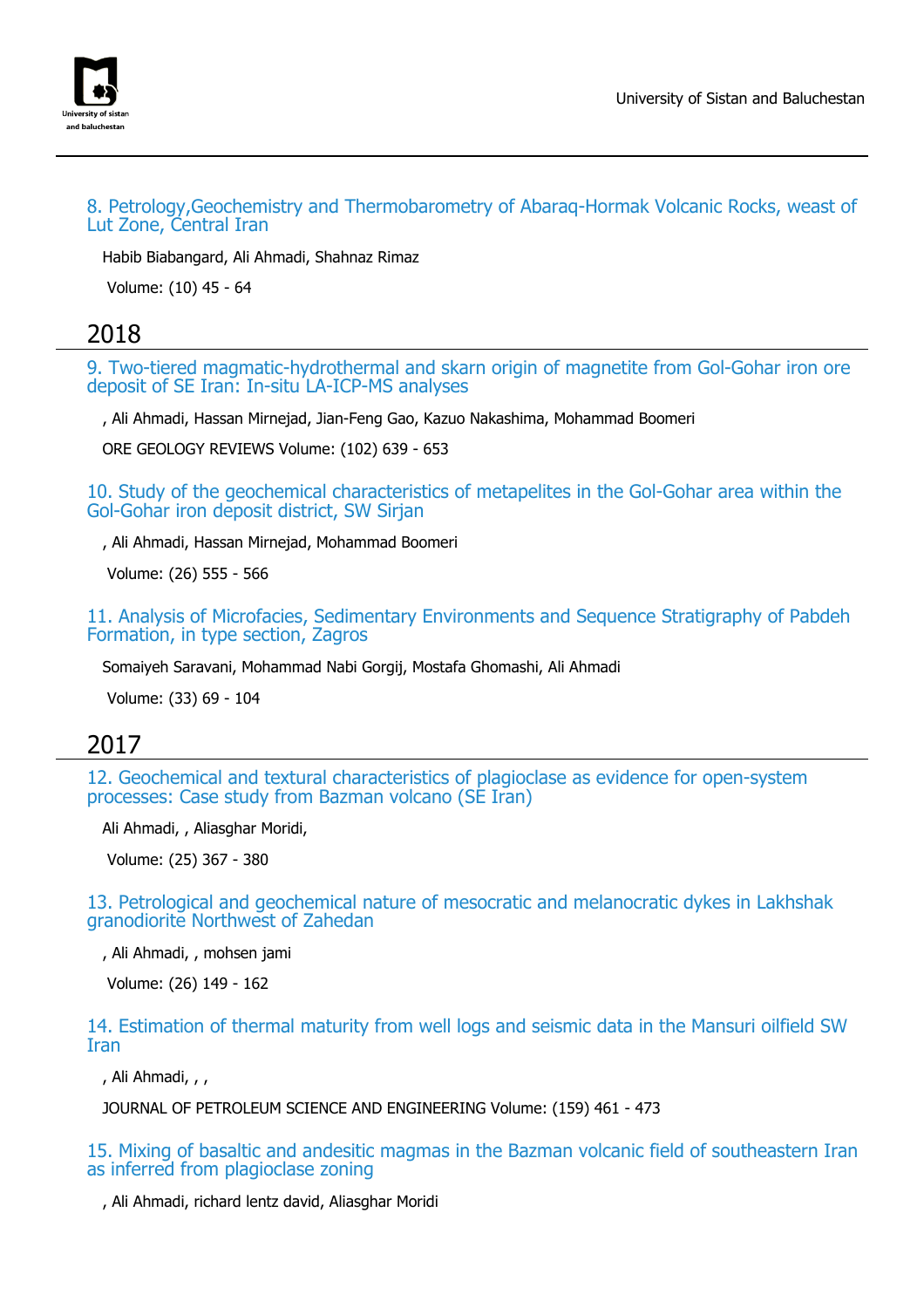

MINERALOGICAL MAGAZINE Volume: (81) 975 - 985

16. Geochemical characterization of basalts from west of Khash (SE Iran) an approach to the nature of the mantle source

, Ali Ahmadi, , Aliasghar Moridi, richard lentz david

Volume: (8) 99 - 118

17. Estimation of Total Organic Carbon from well logs and seismic sections via neural network and ant colony optimization approach a case study from the Mansuri oil field SW Iran

, , Ali Ahmadi, mohammad hossein heydari fard

Geopersia Volume: (7) 255 - 266

18. Estimation of a Maturity Index from Well Log and Seismic Data via Ant Colony Optimization Technique in Mansuri Oil Field

, Ali Ahmadi, ,

Volume: (26) 136 - 147

#### 2016

19. Mineralogy geochemistry and origin of Chaharfarsakh intrusive and extrusive rocks Lut block

Habib Biabangard, Majid Najaf zade, Ali Ahmadi

Volume: (24) 515 - 530

20. Petrography Geochemistry and Tectonic setting of Rigi granitoid body (East of lut Block Central Iran)

Raziyeh Ghonjali pour, Habib Biabangard, Ali Ahmadi

Volume: (7) 19 - 32

21. Geochemical data prediction from well log data and seismic attributes using Ant Colony Optimization technic in Mansuri Oil field

, , Ali Ahmadi, mohammad hossein heydari fard

Volume: (86) 155 - 168

22. Progressive metamorphism in metapelites of the Deh-Salm metamorphic complex, east of the Lut block according to garnet-biotite thermometry

, Sasan Bagheri, Ali Ahmadi,

Volume: (26) 325 - 338

#### 2015

23. Petrology and geochemistry of pillow lava and mafic rocks from middle part of the Nosratabad-Kahourak faukt system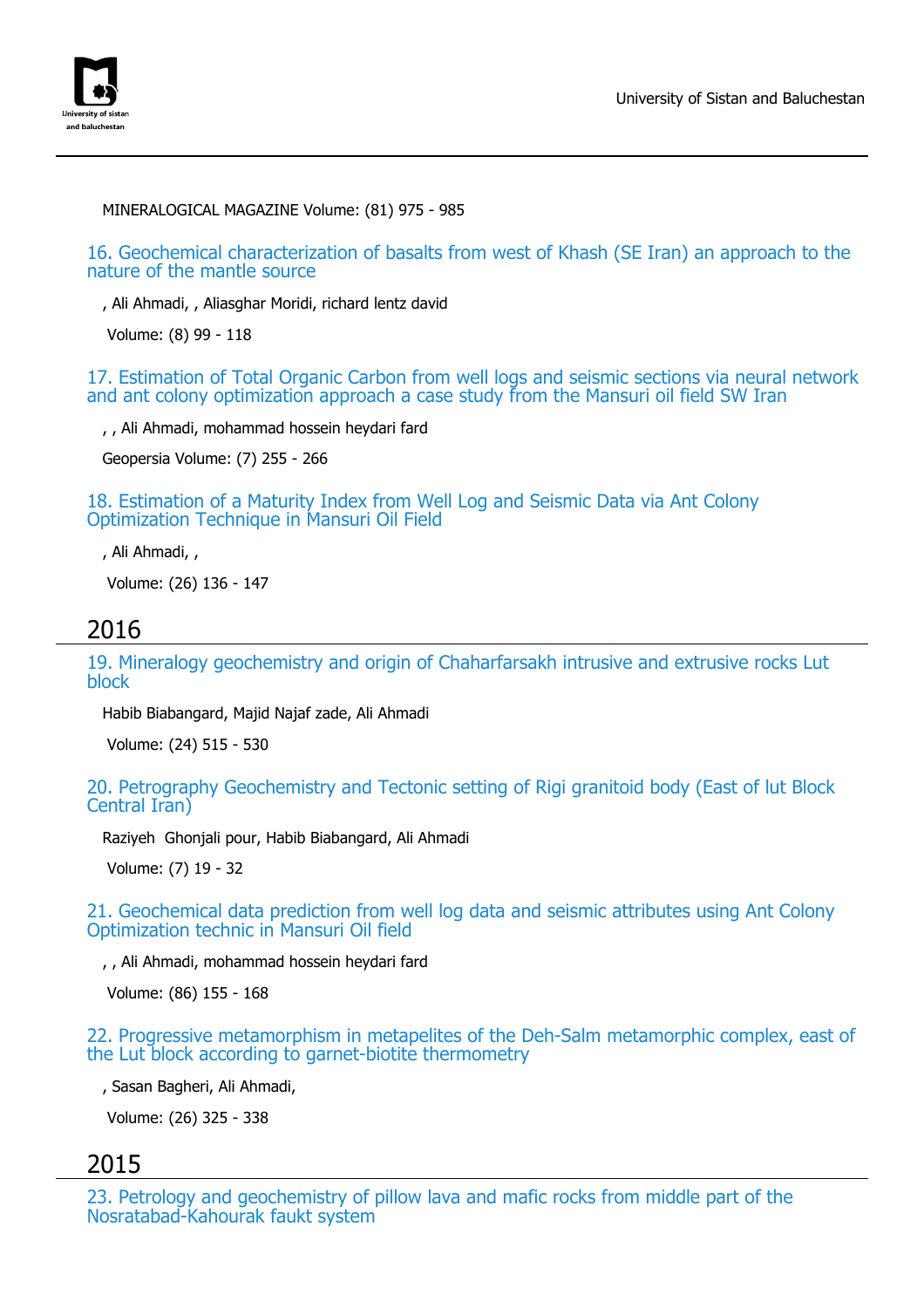

, Ali Ahmadi

Volume: (23) 309 - 320

24. Facies,Depositional environment and sequence stratigraphy of Upper Carboniferous-Lower Permian rocks (Zaladou section(

Mohammad Nabi Gorgij, Ali Ahmadi,

Volume: (61) 87 - 104

25. Geochemistry of streamed sediments of Sarbaz river Southeast of Iran Determining sediment provenance and its impact on possible environmental pollution

mahdiye shahraki, mohammad hossein mahmoodi gharaee, , Ali Ahmadi

Volume: (25) 237 - 250

26. Patrology and Geochemistry of Maficrocks of Ophiolitic complex from Bibi Maryam Nehbandan Fault zone eastern Iran

Nooshin Saber shahraki, Ali Ahmadi, Mostafa Ghomashi

Volume: (6) 80 - 98

#### 2011

27. Investigation of physicochemistry environment of Sungun porphyry Cu deposit using chemical characteristic of minerals (northeast of Tabriz)

, Mohammad Boomeri, Ali Ahmadi, Aliasghar Moridi, hall daglass, mehdi jamali

Volume: (20) 47 - 54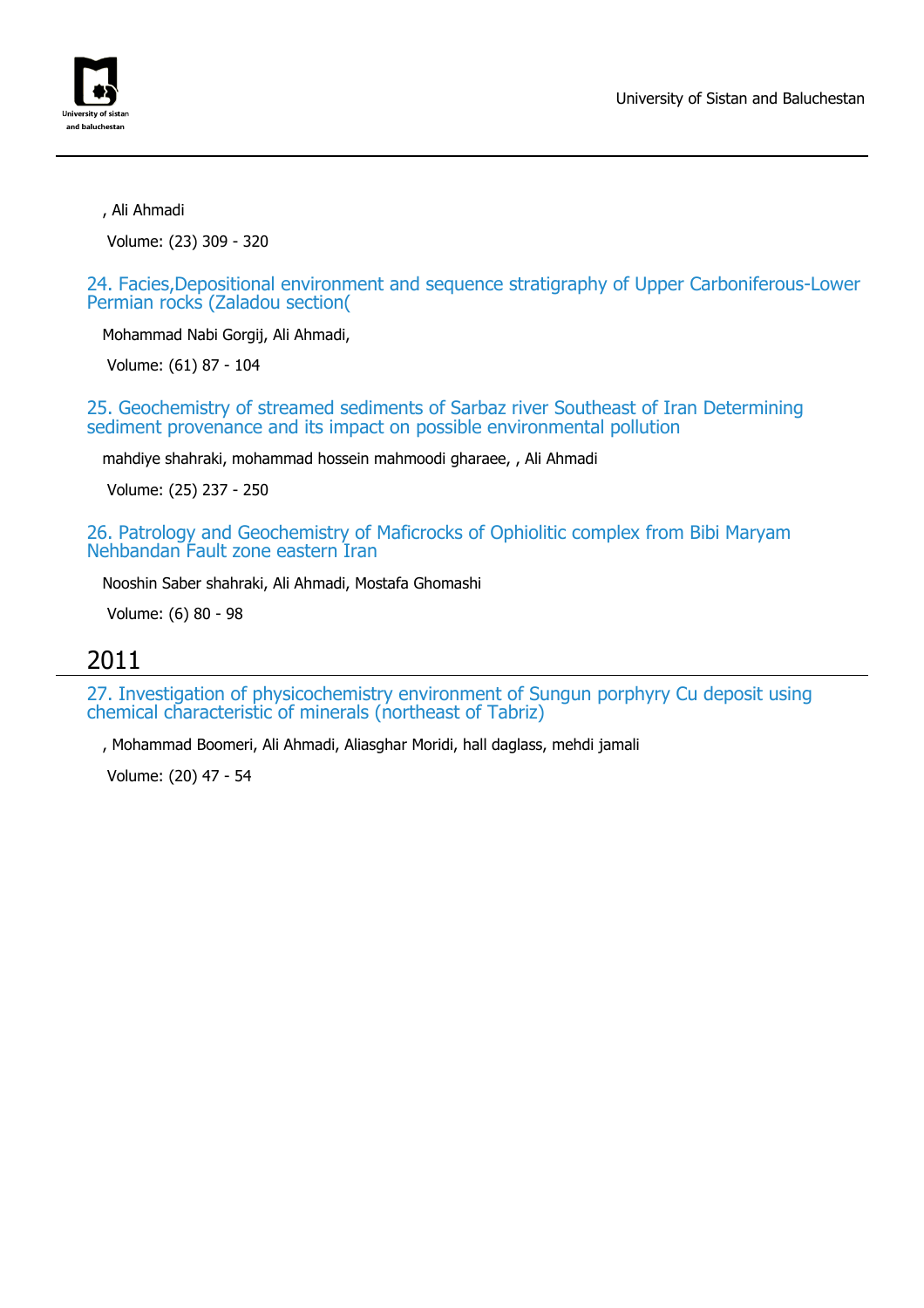

## Conferences Papers

### 2019

1. Field relationship, petrography and hydrous phases of mantle peridotites of the Kamyaran-Palangan ophiolite, Zagros, W Iran

First International Conference on Biology and Earth Sciences

Azad Karimi, Ali Ahmadi, Abdolreza Partabian

2. Occurrence of hydrous phases in mantle peridotites of the Marivan-Kamyaran ophiolite, Zagros, W Iran: Evidence of modal and cryptic mantle metasomatism

38th National Geosiences Congress

Azad Karimi, Ali Ahmadi, Abdolreza Partabian

#### 2018

3. The Marivan-Palngan ophiolite complex: potential for environmental contamination of heavy metals in Kurdistan province, West Iran

The 36th National and the 3rd International Geosciences Congress

Azad Karimi, Ali Ahmadi, Abdolreza Partabian

4. The Marivan-Palnganophiolite complex: potential for environmental contamination of heavy metals in Kurdistan province, western Iran

The 36th National and the 3rd International Geosciences Congress (25th-27th February, 2018 - Tehran, Iran)

Azad Karimi, Ali Ahmadi, Abdolreza Partabian

#### 2017

5. Crustal assimilation of evolved rocks from Makran volcanic arc, as inferred from Pb isotopes

Symposium on Cenozoic Magmatism in Iranian Plateau

, Ali Ahmadi, Hossein Moinevziri, Aliasghar Moridi

6. Geochemical Characterization of Source of Basalts from Makran Volcanic Arc

Symposium on Cenozoic Magmatism in Iranian Plateau

, Ali Ahmadi, Hossein Moinevaziri, Aliasghar Moridi

7. Geology and Geochemistry of Miocene Mafic Rocks Associated with Neh Shear Zone, Eastern Iran

Symposium on Cenozoic Magmatism in Iranian Plateau

, Ali Ahmadi, Aliasghar Moridi, Hassan Mirnejad

8. Peridotites of the Marian-Palangan ophiolite complex west of Iran evidence for the mantle source of Cenozoic magmatism in some parts of Iran plateau.